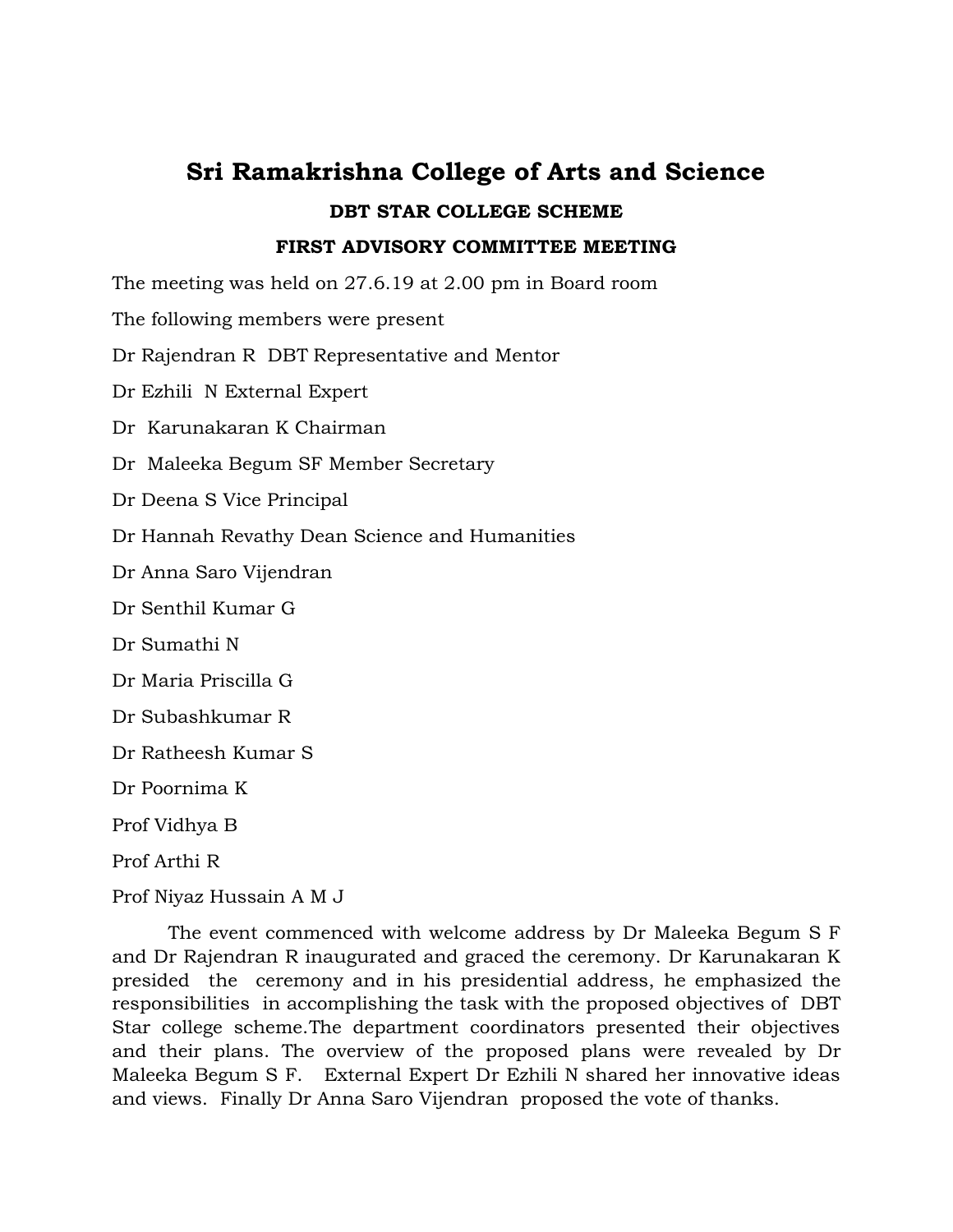#### **Guidance and suggestions discussed**

- 1. Shri Arvind Duggal and Dr Garima Gupta will be visiting the campus.
- 2. Approval to be sought for any purchase/conduct of event/ expenses and the amount to be spent will be allocated at the discretion of the Chairman advisory committee under DBT Star College Scheme.
- 3. Events organized should be intimated to the DBT representatives along with the evidential proof.
- 4. Students of the participatory departments should be aware of DBT Star College Scheme and its benefits.
- 5. All purchased equipments under DBT Star College Scheme should be labeled or tagged.
- 6. All events should be documented and individual departments should maintain records separately.
- 7. Every fortnight meetings to be conducted to share and discuss the activities planned and completed along with the expenditure details.
- 8. All the bills should be labeled with proper naming as mentioned below [DBT STAR /SRCAS/[BT 01/CS 01/EL 01]] along with GST
- 9. The norms and regulations should be framed by the Chairman Advisory committee under DBT Star College Scheme.
- 10. Details of expenditure should be updated in PFMS
- 11. Non participatory department students should also be encouraged for all the events
- 12. Few ideas like digitalization, remote sensing, bee keeping, and fungal identification in wasp hood etc., were discussed.
- 13. It was advised to deal the scheme in four categories Benefits for the Students Benefits for the Faculty Benefits for the Institution Benefits for the Society

## 14. **Benefits for the students:**

Changes made in the curriculum should match with the proposal

submitted and it must be skill oriented.

New equipments to be purchased as cited in the proposal.

Internship can be offered to students in renowned industries.

Innovative projects should be encouraged which in turn can be converted into products.